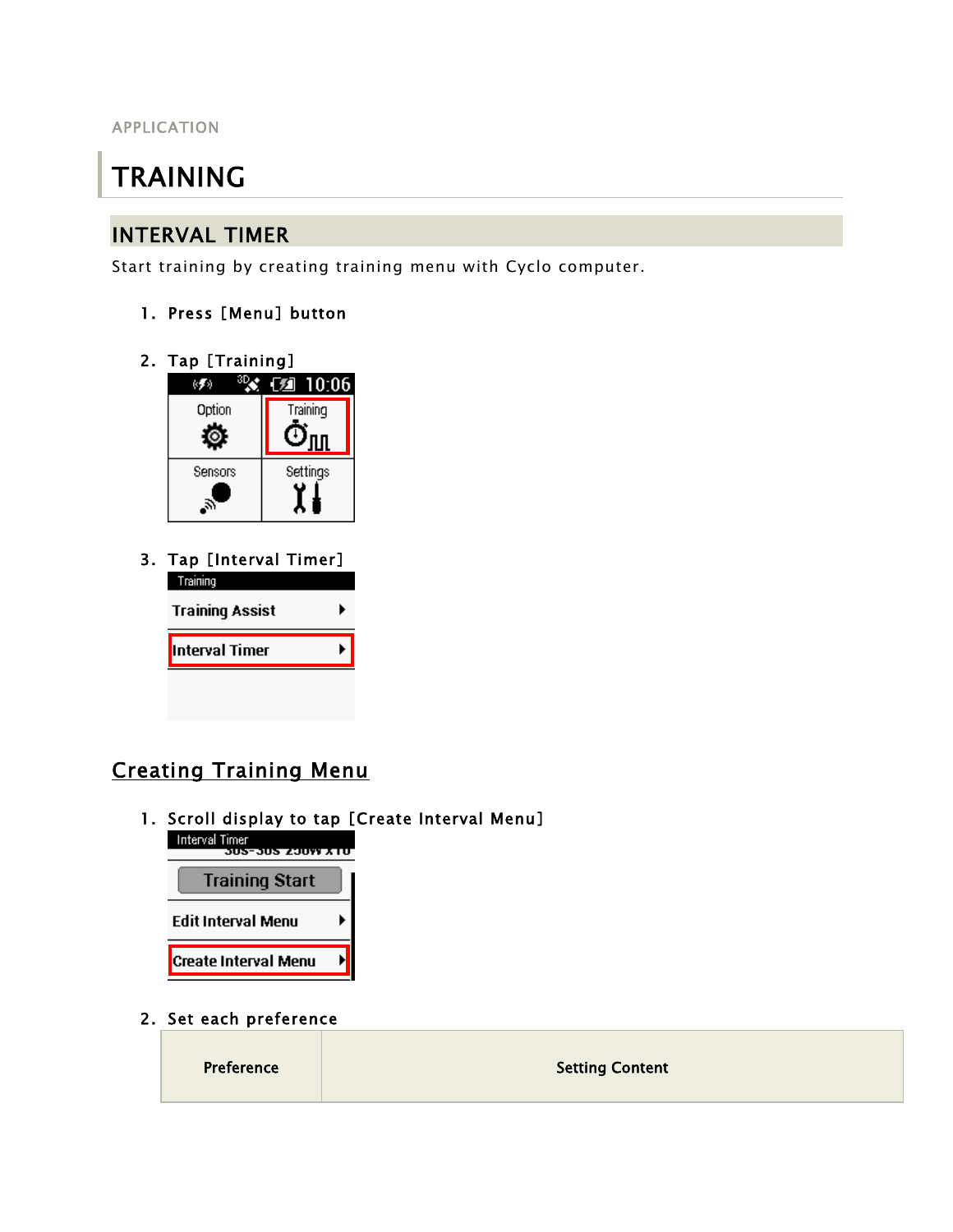| Name                       | Entry name of Interval menu.<br>(Default : Interval ##form)                                                                     |
|----------------------------|---------------------------------------------------------------------------------------------------------------------------------|
| Warmup                     | Set warmup time.<br>(unit: hour, minute, second / Default: 5minutes / Range of values: 0 sec. to 2<br>hours)                    |
| Interval time              | Set Interval time.<br>(unit: hour, minute, second / Default: 30 seconds / Range of values: 10 sec. to<br>2 hours)               |
| <b>Target Power output</b> | Set Target Power output during Interval<br>(unit: W / Default: 200W / Range of values: 0 to 3,000W)                             |
| Escalation                 | Set when increase power output for each set<br>(unit: W / Default: 0W / Range of values: 0 to 3,000W)                           |
| Time for rest              | Set time for rest.<br>(unit: hour, minute, second / Default: 30 seconds / Range of values: 10 sec. to<br>2 hours)               |
| <b>Rest Power</b>          | Set target power output during the rest<br>(Default: 100W / Range of values: 0 to 3,000W)                                       |
| Interval Frequency         | Set the number of sets to repeat Interval and rest.<br>(unit: Frequency / Default: 5 times / Range of values: 1 to 1,000 times) |
| Cool Down                  | Set the time for cool down.<br>(unit: hour, minute, second / Default: 5 minutes / Range of values: 0 sec. to 2<br>hours)        |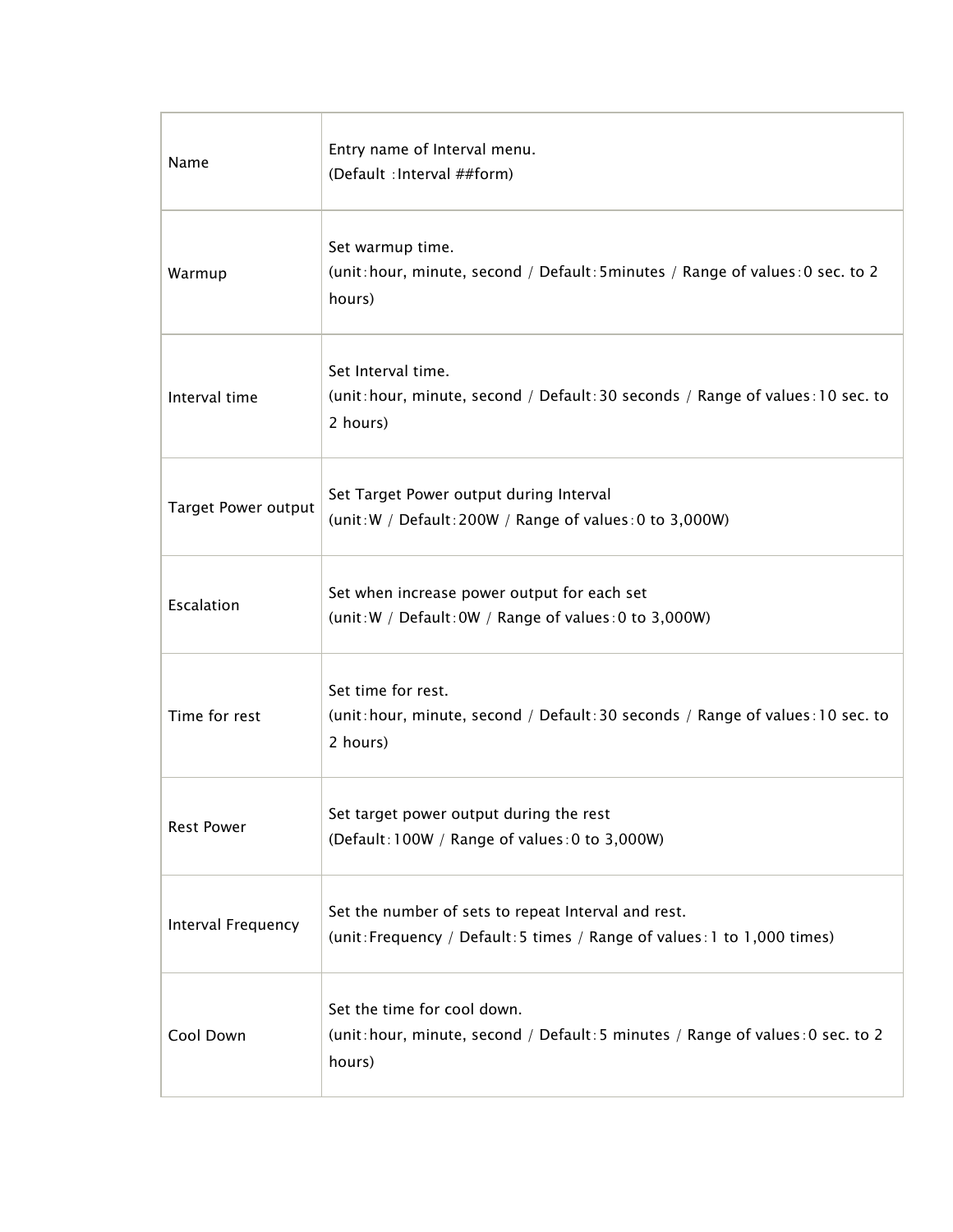| Cancel        | Close the dialog after cancelling modification.<br>[Menu/Back] button: short-press/long-press can do same action. |
|---------------|-------------------------------------------------------------------------------------------------------------------|
| Save          | Close the dialog after saving modification.                                                                       |
| <b>Delete</b> | Delete Interval menu file.                                                                                        |
| Copy          | Save Interval menu as an another file.                                                                            |

#### 3. Tap [Save]

Save the training menu you created.

| Create Interval Menu | TUU YY  |
|----------------------|---------|
| <b>Interval Set</b>  |         |
|                      | 5 Times |
| <b>Cool Down</b>     |         |
|                      | 0:05:00 |
| Cancel               | Save    |

# **Start Training**



Select training menu item. 3 menus are pre-installed.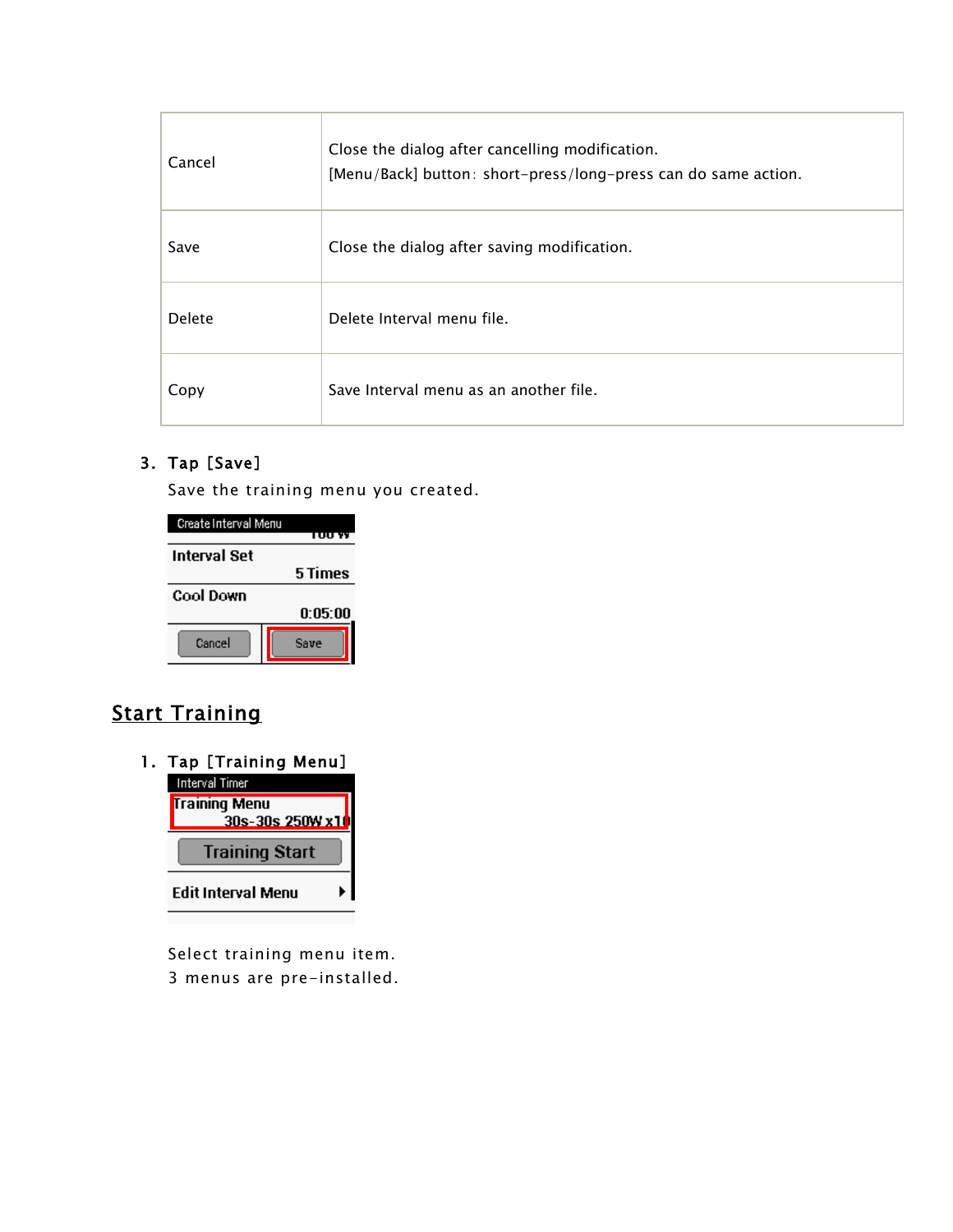

2. Tap [Training Start]



 LOG is being acquired even after finish training. Press [START/STOP] button to [STOP TIMER] after finished training, then reset the LOG by long-pressing [LAP] button.

### Edit the menu

Edit the menu you set.

#### 1. Tap [Training]-[Interval Timer]-[Edit Interval Menu]



You can use the data field as below during training:

|                   | Interval<br>Frequency | Numeral is displayed as $N/T$ otal (N: actual<br>count, Total: Total training frequency) | Training | Count  |
|-------------------|-----------------------|------------------------------------------------------------------------------------------|----------|--------|
| Training<br>Timer | Remaining<br>Time     | LAP is displayed when no time setting is<br>specified.<br>Press [LAP] button.            | Training | Remain |
|                   | Target                | Watt                                                                                     | Training | Target |